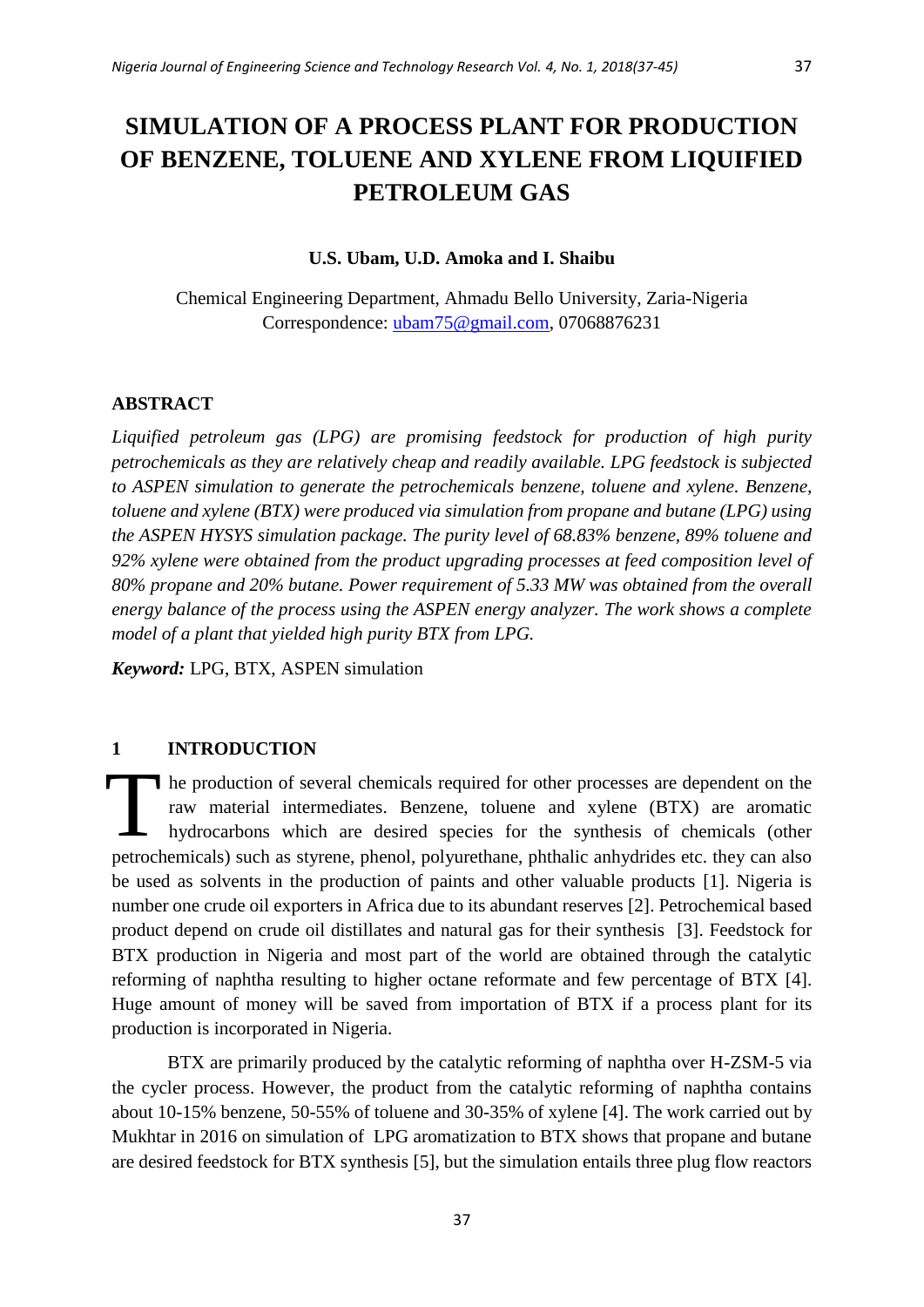producing 21% benzene, 5% toluene and 5% xylene. However, the cost of three plug flow reactors giving rise to smaller yield of BTX renders the design invalid.

The cost for naphtha to liquified petroleum gas (LPG) is a concerning issue as naphtha feedstock cost about \$590 per ton [2], while propane cost about \$295 per ton and \$330 per ton for butane [6]. On the other hand, lower alkane tend to give better conversion of BTX compared to longer chain alkane [4].

The mechanism of reaction is as thus; propane and butane form their respective alkenes through dehydrogenation reaction which is the rate limiting step of the overall reactions occurring. Longer chain hydrocarbons are formed from the oligomerization of alkenes which thereby form naphthenes before dehydrogenation occur to form aromatics. Excessive hydrogen formation due to the above process makes the process to become strongly endothermic and as such, recycling of hydrogen back to the reactor to reduce coking and catalyst sintering is required. However, from the overall known mechanisms, only two stoichiometric equation for the conversion of propane and butane to BTX are known as no information on the actual kinetic equations was found [7]. Because of the endothermic nature of the process, temperature of  $500^0$ C is required to activate the reaction [8].

Advanced System for Process Engineering (ASPEN) Hyprotech System (HYSYS) is a strong engineering tool that is used in the industries for research, development, design and modelling of chemical engineering processes [9][10]. This research is aimed at producing BTX from LPG using steady state simulation ASPEN HYSYS.

## **2 MATERIALS AND METHODS**

## *2.1 Property Set*

The simulation was carried out using ASPEN HYSYS. Table 1 shows the components used. The Peng Robinson equation of state was selected as the fluid package and all kinetic reactions involved were added. Table 2 shows the kinetic reactions for the aromatization steps involved. The overall energy balance, power requirement and utility formulations were obtained from ASPEN energy analyzer.

## *2.2 Simulation Environment*

The feed material stream containing 80 kmol/hr of propane and 20 kmol/hr of butane at 150  $\rm{^0C}$  and 120 kPa was heated to 500  $\rm{^0C}$  and sent to a conversion reactor. The effluent was cooled and flashed to separate the very light vapour from the heavier liquid. The vapour was compressed and cooled in order to further separate the natural gas from the hydrogen. The bottom of the separator was sent to the distillation column for product upgrading. Benzene was retrieved from column C03 while toluene and xylene were retrieved from column C05 and C06 respectively. Figure 1 shows the process flow diagram (PFD) for the simulated case.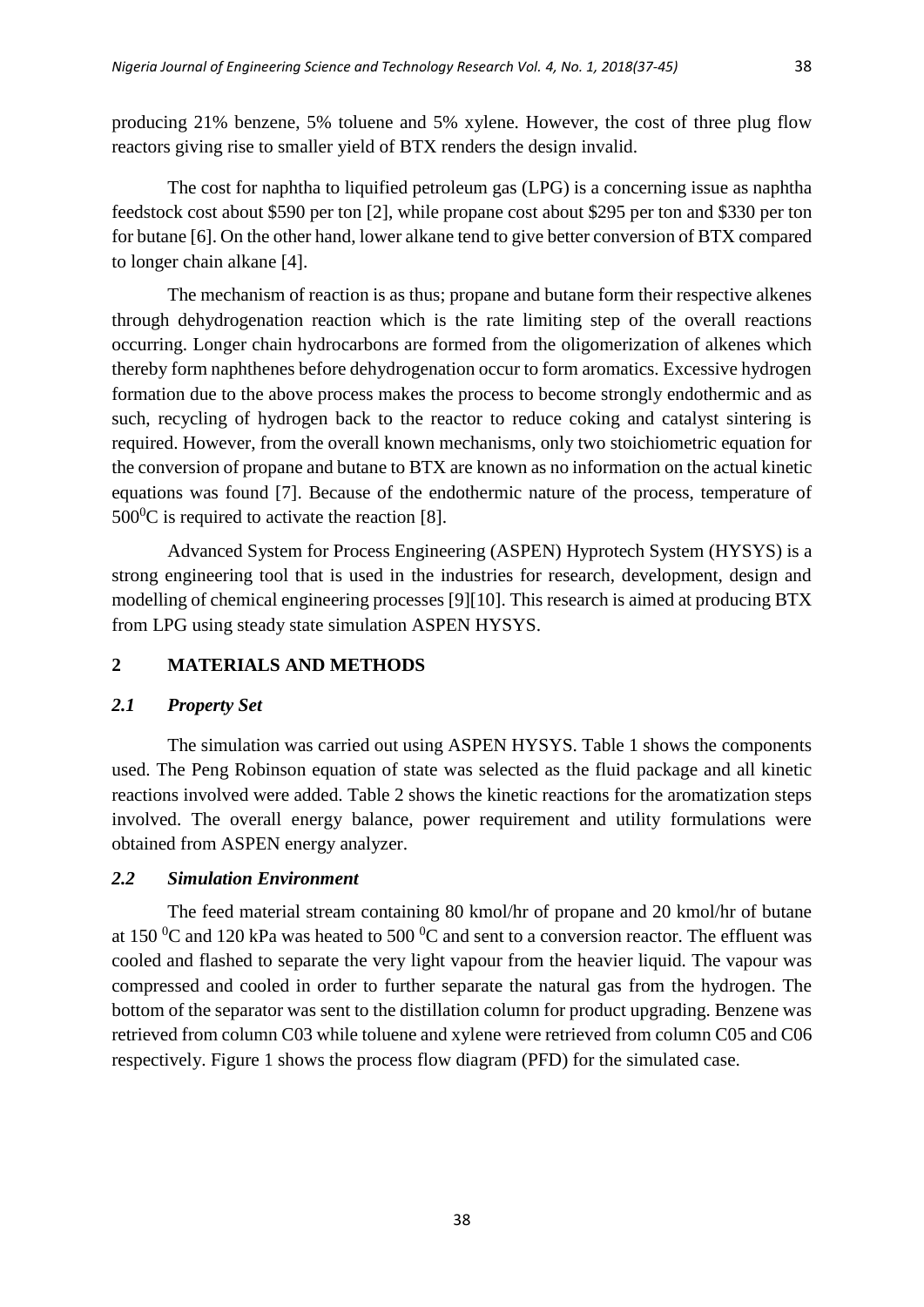## Table 1: Feed Properties



Figure 1. Process flow Diagram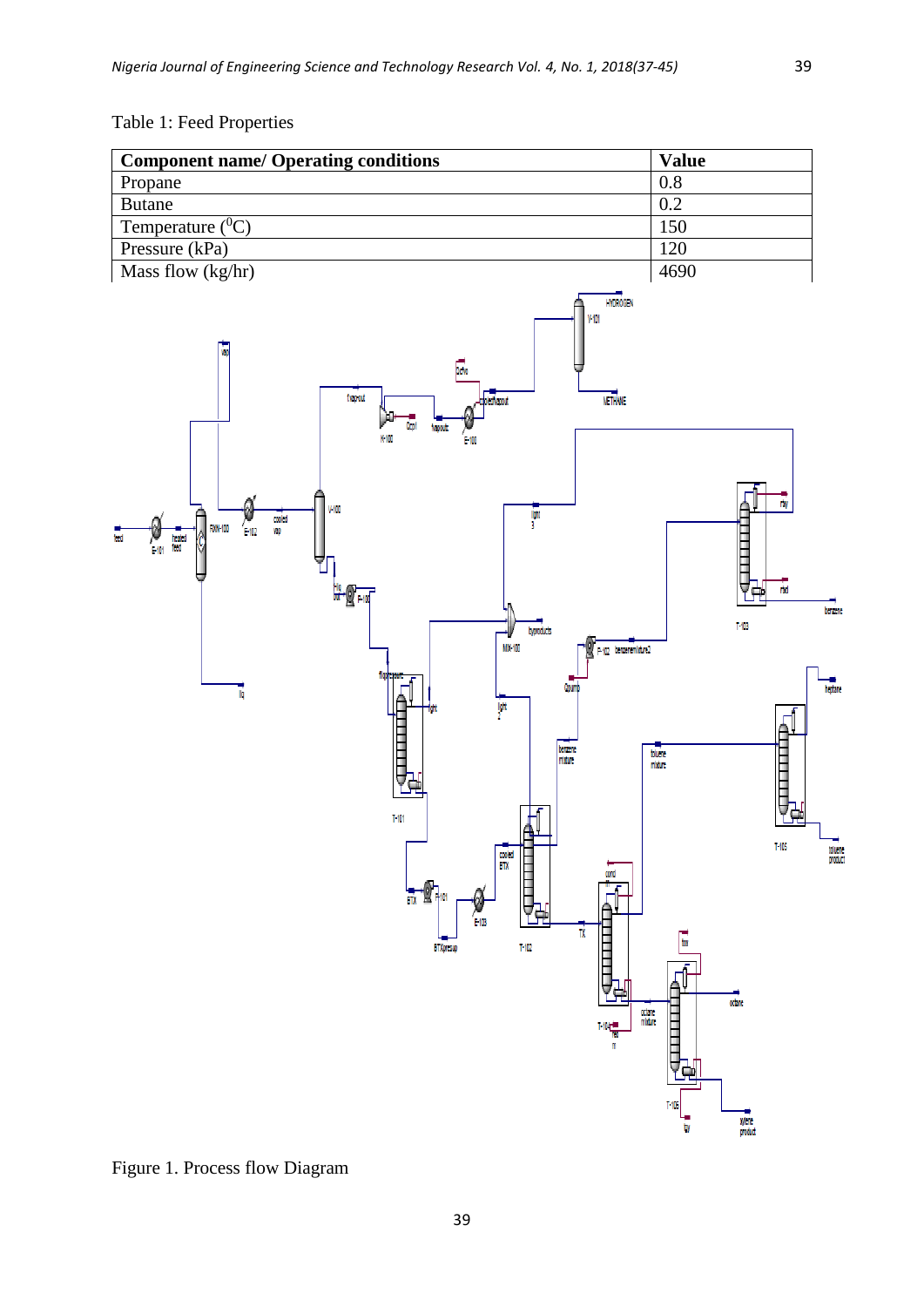| <b>Aromatization</b>                        |
|---------------------------------------------|
| $C_6H_{12} + 3 C_2H_4 > B + 3 C_2H_6$       |
| $C_7H_{14} + 3 C_2H_4 > T + 3 C_2H_6$       |
| $C_8H_{16} + 3 C_2H_4 > X + 3 C_2H_6$       |
| $C_6H_{12} + 3 C_3H_6 > B + 3 C_3H_8$       |
| $C_7H_{14} + 3 C_3H_6 > T + 3 C_3H_8$       |
| $C_8H_{16} + 3 C_3H_6 > X + 3 C_3H_8$       |
| $C_6H_{12} + 3 C_4H_8 > B + 3 C_4H_{10}$    |
| $C_7H_{14} + 3 C_4H_8 > T + 3 C_4H_{10}$    |
| $C_8H_{16} + 3 C_4H_8 > X + 3 C_4H_{10}$    |
| $C_6H_{12} + 3 C_5H_{10} > B + 3 C_5H_{12}$ |
| $C_7H_{14} + 3C_5H_{10} > T + 3C_5H_{12}$   |
| $C_8H_{16} + 3C_5H_{10} > X + 3C_5H_{12}$   |
| $C_6H_{12} + 3 C_6H_{12} > B + 3 C_6H_{14}$ |
| $C_7H_{14} + 3C_6H_{12} > T + 3C_6H_{14}$   |
| $C_8H_{16} + 3 C_6H_{12} > X + 3 C_6H_{14}$ |
| $C_6H_{12} + 3 C_7H_{14} > B + 3 C_7H_{16}$ |
| $C_7H_{14} + 3 C_7H_{14} > T + 3 C_7H_{16}$ |
| $C_8H_{16} + 3 C_7H_{14} > X + 3 C_7H_{16}$ |
| $C_6H_{12}+3C_8H_{16} > B + 3C_8H_{18}$     |
| $C_7H_{14} + 3C_8H_{16} > T + 3C_8H_{18}$   |
| $C_8H_{16} + 3C_8H_{16} > X + 3C_8H_{18}$   |

Table 2: Reactions for Aromatization.

#### **3 RESULTS AND DISCUSSION**

#### *3.1 Variability Study of Selected Units*

#### *3.1.1 Feed composition effect on BTX mole fraction in the reactor*

Figure 2 show the fractional conversion of propane to BTX at 500  $^0C$  and 125 kPa reaction condition. It can be detected that as mass fraction of propane  $(C_3)$  to butane  $(C_4)$ increases from 20% to 100%, the yield of benzene increases up to a point where the fraction of propane to butane was 60% to 40%. Toluene and xylene mass fractions were small as  $C_3$  and C<sup>4</sup> mass fractions were increased from 20% to 100% up to a point where the butane fraction was 40% in which an increase in mass fraction was seen. This shows that production of xylene is strongly dependent on the few mass fractions of butane. Figure 2 also shows that to obtain a reasonably BTX conversions, composition level of propane and butane should be between 80% and 20% respectively.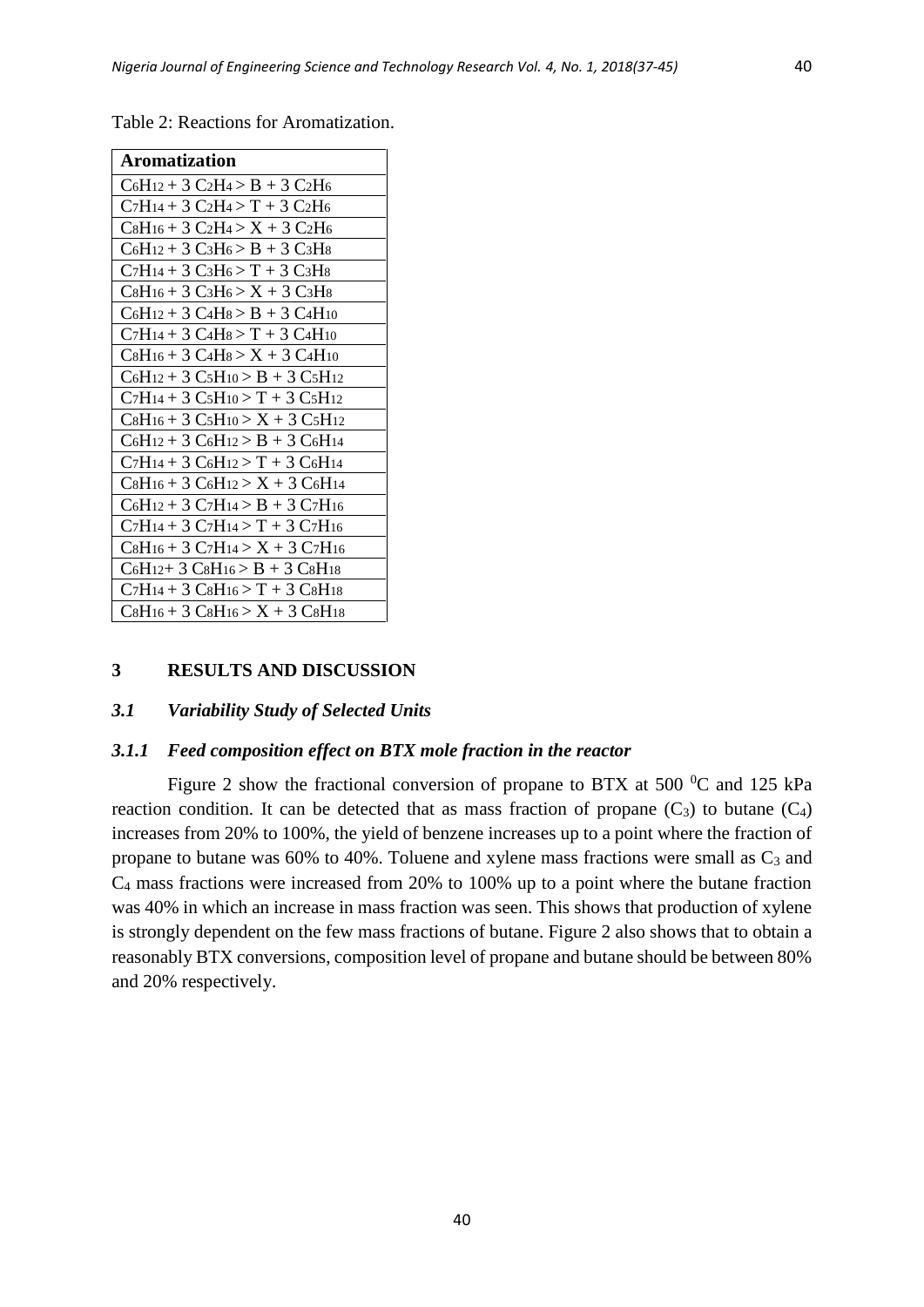

Figure 2. Feed composition effect on BTX mole fraction

## *3.1.2 Temperature Effect on BTX Formation*

Figure 3 shows the temperature effect on BTX formation at 125 kPa constant pressure. Reaction temperature increase from 300-400 $^0$ C increases benzene (0.0041-0.0439) and toluene (0.002- 0.0093) yield. However, no xylene yield was seen within the above temperature range. Benzene and toluene yield appreciate up to a temperature of  $500<sup>0</sup>C$  and remain constant above that temperature range. However, xylene composition remains constant at temperature of 400  $^{0}C$  and above.



Figure 3. Temperature effect on BTX formation

### *3.1.3 Pressure Effect on BTX Formation*

Figure 4 shows the effect of pressure on BTX formation. It is seen that at a pressure of 125-350 kPa, the composition of BTX remains constant. This could also imply that production of BTX can be carried out at atmospheric pressure.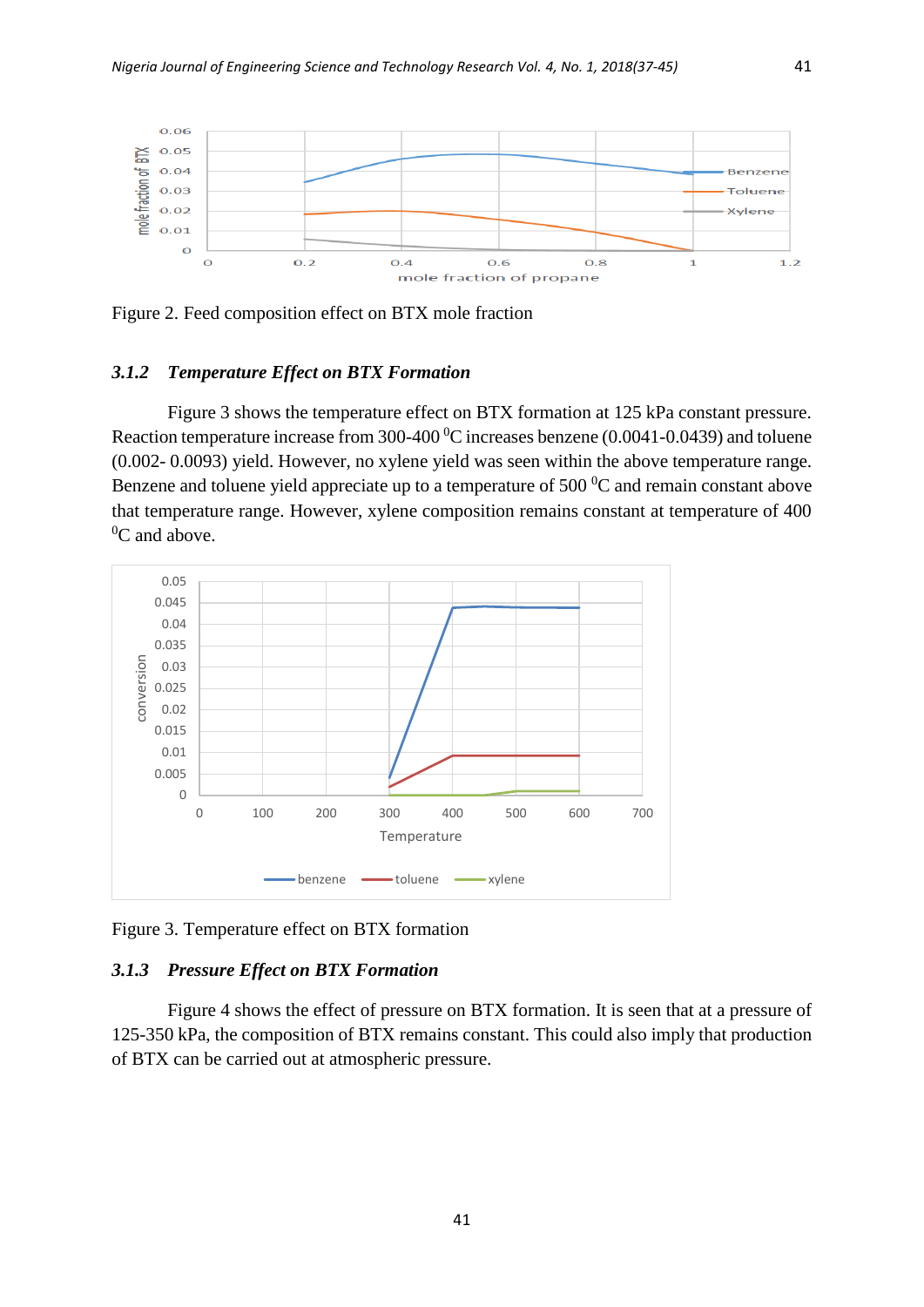

Figure 4. Pressure effect on BTX formation

#### *3.1.4 Effect of Number of Trays on Purity of Benzene, Toluene and Xylene*

Figure 5 shows the variation of percentage purity of BTX with number of trays. It can be deduced that purity level of xylene increases rapidly with the number of trays in the column. However, as the number of trays of xylene increases, the distillate becomes more than the bottom product which renders the design invalid if larger volume of product is not produced. Factors such as reflux ratio and mass rate on column design specification has to be altered. A percentage purity of 91% was obtained as the reflux ratio was increased to 20 and mass rate of the top product reduced to 21.5 kg/hr. This assist in reducing the amount of heptane produced and increasing the amount of xylene.

In comparison to xylene, toluene purity does not increase appreciably with the number of trays at constant temperature and pressure. From the simulation obtained, the optimum tray number for toluene is 40 trays with only about 1% purity increase from 30 to 40 trays. Additional trays in the column will only add up to the cost of production.

Purity level of benzene is not solely affected by the number of trays. It can be seen that the purity is constant from 30-60 trays. Only a small increase of 0.05 was observed with additional 10 trays from 20-30. Therefore, the purity level in benzene column is not primely affected by the number of trays and as such, more trays will only incorporate more cost.

The purity level against the tray number of BTX shows that the purity of lighter petrochemicals (benzene and toluene) will not readily increase. This might be due to the molecular structure of benzene and toluene as xylene which is higher in molecular weight will have a better purity to the former. From the simulation, higher molecular weight petrochemicals will tend to have better purity with respect to tray number than the lower ones.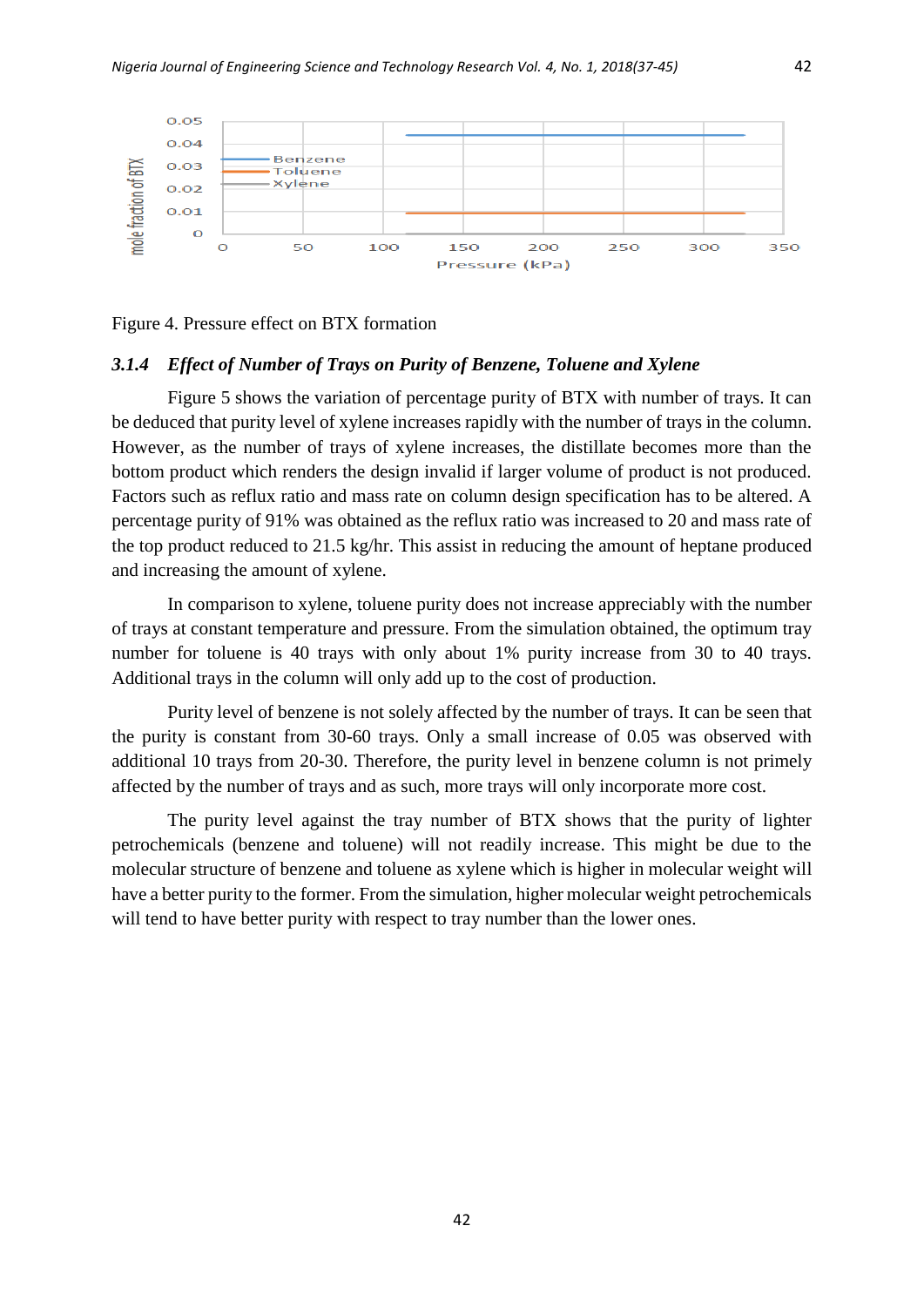

Figure 5. Variation of percentage purity of BTX with number of trays

## *3.2 Energy Requirement and Utilities*

#### *3.2.1 Energy Requirements*

Figure 8 present the overall heating and cooling processes in the BTX plant as calculated by the ASPEN Energy analyzer. The energy balance for overall heating process was  $9.704 \times 10^6$  kJ/hr and  $9.496 \times 10^6$  kJ/hr for cooling respectively. The total energy balance was  $19.2 \times 10^6$  kJ/hr which is equivalent to 5.33 MW. This implies that, there is high demand for energy in the overall production of BTX.



Figure 6. Enthalpy against temperature curve of the simulated BTX plant.

#### *3.2.2 Utilities*

Table 3 present the overall process utilities required for the BTX production plant as analysed by the ASPEN energy analyzer. It can be seen that steam generations (high, low and medium pressure steams) and refrigerating of products (BTX) and some by-products (hydrogen and methane) consumes the highest amount of energy and therefore offers very high heat transfer coefficient. This is due to physical properties like the boiling point in which the products exist; most of which have boiling points at ultimate negative temperatures.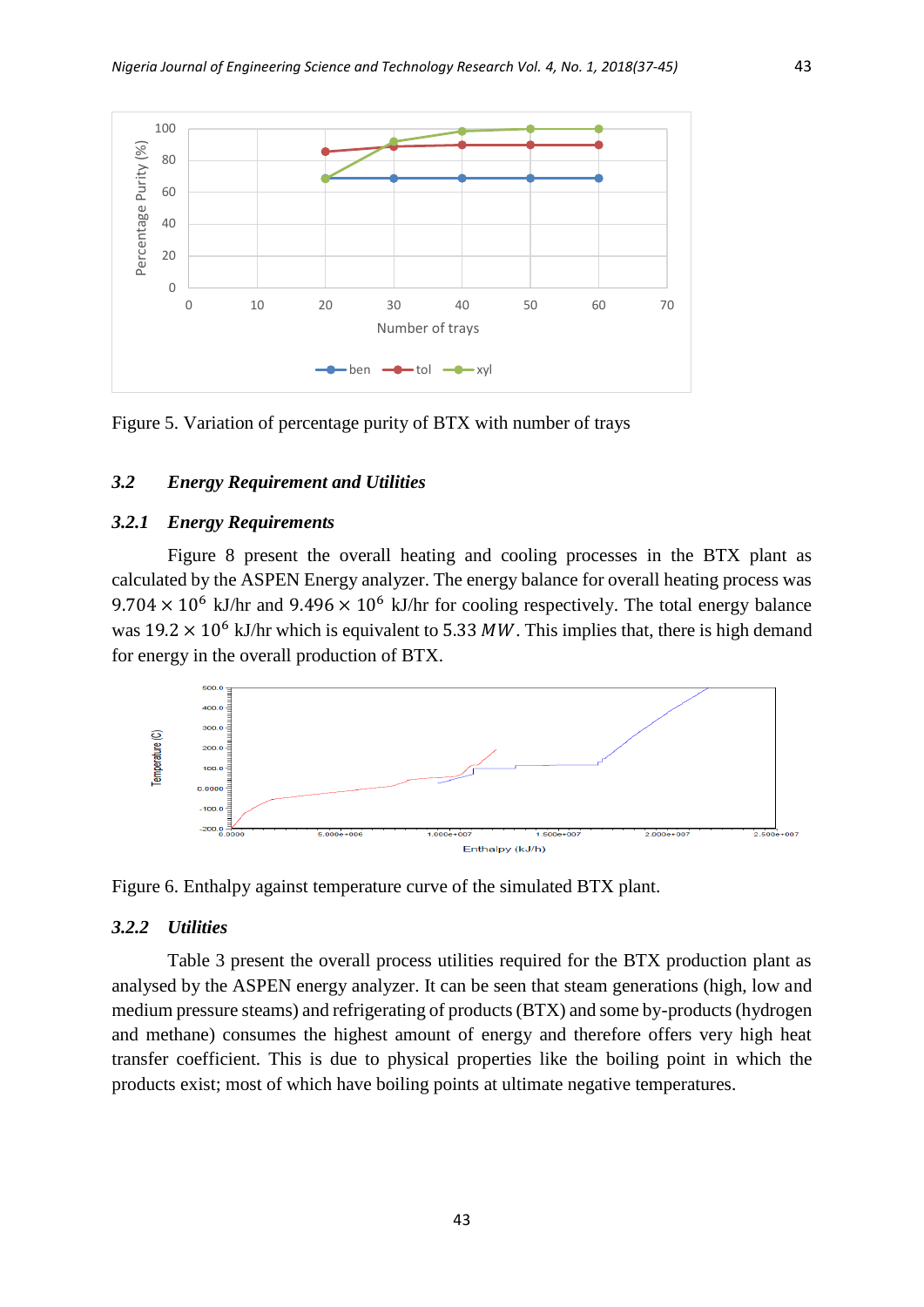| <b>Utility Database</b>         |             |              |            |               |                   |            |                       |  |
|---------------------------------|-------------|--------------|------------|---------------|-------------------|------------|-----------------------|--|
| Name                            | <b>Type</b> | Inlet T      | Outlet T   | <b>HTC</b>    | Cost Index        | <b>ARH</b> | <b>ARL</b>            |  |
|                                 |             | (C)          | (C)        | $(kJ/h-m2-C)$ | (Cost/kJ)         | (C)        | (C)                   |  |
| <b>LP Steam</b>                 | <b>HOT</b>  | $125.0$ $*$  | $124.0*$   | 21600.00 *    | 1.900e-006 *      | 115.5 *    | $-26.50$ $*$          |  |
| <b>MP Steam</b>                 | HOT         | $175.0*$     | $174.0*$   | 21600.00 *    | 2.200e-006 *      | 165.5 *    | 115.5 *               |  |
| <b>HP Steam</b>                 | <b>HOT</b>  | $250.0$ *    | 249.0 *    | 21600.00 *    | 2.500e-006 *      | 240.5 *    | $165.5*$              |  |
| Hot Oil                         | <b>HOT</b>  | 280.0        | $250.0*$   | 836.22 *      | 3.500e-006 *      | 275.5 *    | 240.5 *               |  |
| Fired Heat (1000)               | <b>HOT</b>  | $1000$ *     | 400.0 *    | 399.60 *      | 4.249e-006 *      | 975.5 *    | 275.5                 |  |
| Fired Heat (2000)               | <b>HOT</b>  | 2000         | 400.0 *    | 399.60        | 6.342e-006 *      | 1971 *     | 975.5 *               |  |
| Very High Temperature           | HOT         | 3000         | 2999       | 399.60 *      | 8.900e-006 *      | 2991 *     | 1971 *                |  |
| Refrigerant 1 Generation        | <b>HOT</b>  | $-24.00$ *   | $-25.00$ * | 4680.00       | $-2.711e-006$ *   | $-26.50$ * | $-41.50$ *            |  |
| <b>Refrigerant 2 Generation</b> | HOT         | $-39.00*$    | $-40.00$ * | 4680.00       | $-3.330e-006$ *   | $-41.50$ * | $-65.50$              |  |
| Refrigerant 3 Generation        | <b>HOT</b>  | $-64.00$ *   | $-65.00$ * | 4680.00       | $-5.816e - 006$   | $-65.50*$  | $-103.5$ *            |  |
| <b>Refrigerant 4 Generation</b> | <b>HOT</b>  | $-102.0$ $*$ | $-103.0$ * | 4680.00 *     | $-8.447e - 006$ * | $-103.5$ * | $-273.1$ *            |  |
| <b>Cooling Water</b>            | <b>COLD</b> | $20.00*$     | 25.00 *    | 13500.00 *    | 2.125e-007 *      | 44.50 *    | 29.50                 |  |
| Air                             | <b>COLD</b> | 30.00        | 35.00 *    | 399.60        | 1.000e-009        | 134.5 *    | 44.50                 |  |
| <b>LP Steam Generation</b>      | <b>COLD</b> | 124.0        | $125.0*$   | 21600.00      | $-1.890e - 006$   | 184.5 *    | 134.5                 |  |
| <b>MP Steam Generation</b>      | <b>COLD</b> | 174.0        | 175.0 *    | 21600.00      | $-2.190e - 006$ * | 259.5 *    | 184.5 *               |  |
| <b>HP Steam Generation</b>      | <b>COLD</b> | 249.0 *      | $250.0*$   | 21600.00 *    | $-2.490e-006$ *   | $3000*$    | 259.5 *               |  |
| Refrigerant 1                   | <b>COLD</b> | $-25.00$     | $-24.00$ * | 4680.00       | 2.739e-006        | 29.50 *    | $-21.50$ <sup>+</sup> |  |
| <b>Refrigerant 2</b>            | <b>COLD</b> | $-40.00$ *   | $-39.00$ * | 4680.00 *     | 3.364e-006 *      | $-21.50$ * | $-36.50$ $*$          |  |
| Refrigerant 3                   | <b>COLD</b> | $-65.00$ *   | $-64.00$ * | 4680.00       | 5.876e-006 *      | $-36.50*$  | $-62.50$ $*$          |  |
| Refrigerant 4                   | <b>COLD</b> | $-103.0$ *   | $-102.0$ * | 4680.00 *     | 8.531e-006 *      | $-62.50$ * | $-100.5$ *            |  |
| Very Low Temperature            | <b>COLD</b> | $-270.0$     | $-269.0$ * | 4680.00       | 8.900e-006        | $-100.5$ * | $-267.5$              |  |
| Power                           | <b>COLD</b> | ---          | ---        | --            | 1.580e-005 *      | ---        | ---                   |  |

Table 3. Overall Utilities for unit operations

## **4 CONCLUSIONS**

At the end of this work, the following conclusion were drawn

- 1. Benzene, toluene and xylene was produced from liquefied petroleum gas (LPG) with purity of 68.83% for benzene, 89% for toluene and 92% for xylene. Other by-products such as heptane, octane, methane, hydrogen and fuel gas mixtures were also obtained.
- 2. The overall energy balance from ASPEN energy analyzer shows a power requirement of 5.33MW

## **REFERENCES**

- 1. Clark, M. D. (1983). Paints and pigments, in Surface Coatings. pp. 1–19.
- 2. Aljazira, (2018). .Petrochemical Monthly, [Online]. Available: www.aljaziracapital.com.sa>SEC-514. [Accessed: 01-Jul-2018].
- 3. Speight, J. G. (2006). The Chemistry and Technology of Petroleum, 4th ed. Taylor and Francis Group.
- 4. Gunderson, T., Mann, A., Von Buettner, A. and Destefano, A. (2016) "Methane to Aromatics Methane," University of Wyoming.
- 5. Mukhtar, S. (2016).Simulation of LPG Aromatization to BTX, Ahmadu Bello University.